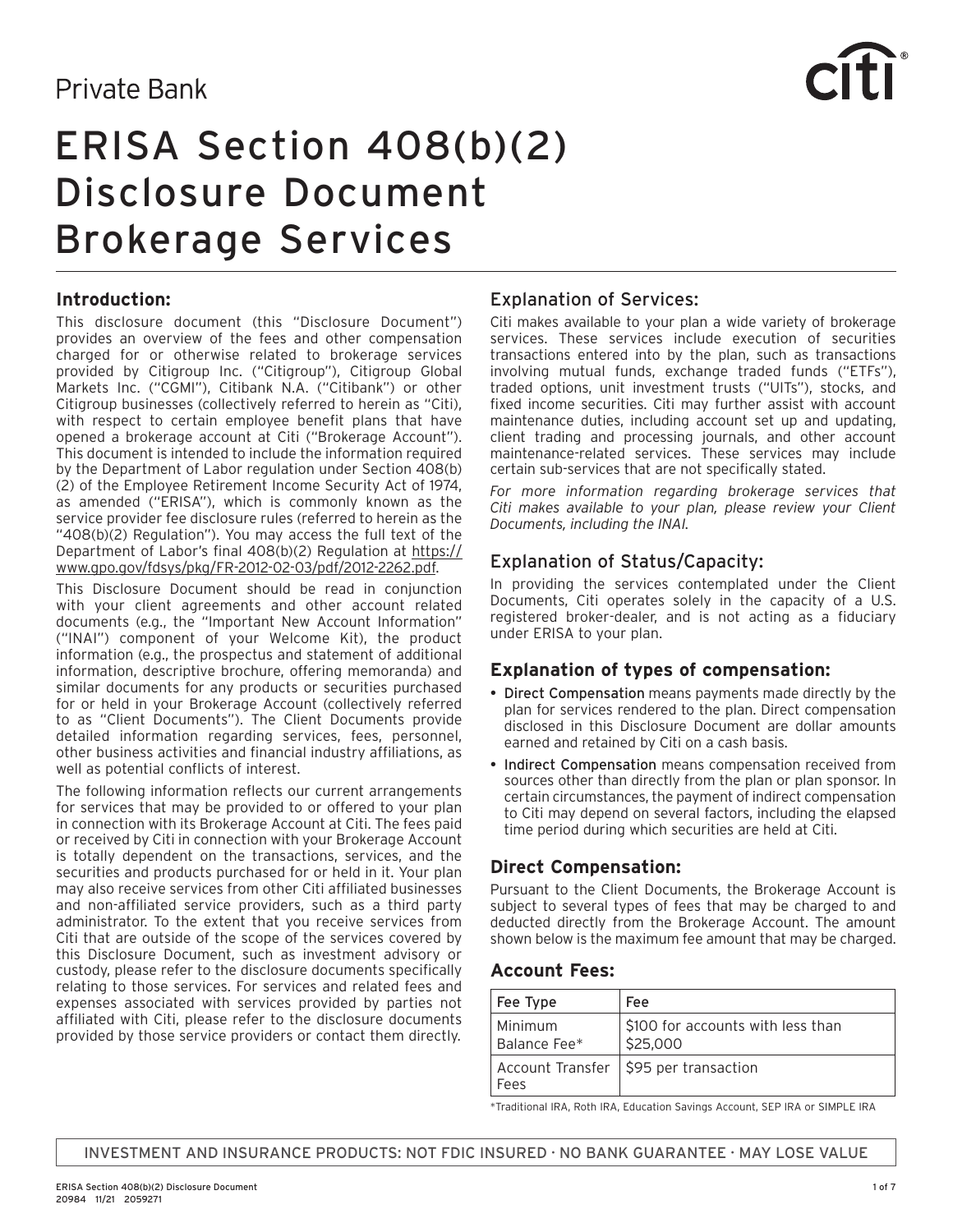| Fee Type                          | Fee                                                                                                                                                                 |
|-----------------------------------|---------------------------------------------------------------------------------------------------------------------------------------------------------------------|
| Check Delivery<br>Fees            | \$12 to 18 per check                                                                                                                                                |
| Outgoing fed<br>wire fee          | \$25 per domestic wire transfer<br>(Non-US Dollar wires incur foreign<br>exchange fee only)                                                                         |
| <b>ACH Return</b><br>Charge       | \$25 per returned transaction<br>(this fee applies only to Brokerage)<br>Accounts held at Citi Private Bank)                                                        |
| Domestic<br>Safekeeping           | \$50 for the first 2 issues and \$25 for<br>each issue thereafter                                                                                                   |
| Security Transfer<br>Fees         | \$30 per transfer of non-restricted<br>security<br>Fees for transferring all other<br>securities will be established and<br>disclosed prior to the time of transfer |
| Account<br><b>Termination Fee</b> | \$75                                                                                                                                                                |

• For Citi Private Bank current account fees, please refer to: [https://www.privatebank.citibank.com/ivc/docs/](https://www.privatebank.citibank.com/ivc/docs/CPBCommissionsandAccountFees.pdf) [CPBCommissionsandAccountFees.pdf](https://www.privatebank.citibank.com/ivc/docs/CPBCommissionsandAccountFees.pdf)

# **Commissions:**

Citi may receive from the Brokerage Account transactionbased compensation in the form of commissions for effecting securities transactions (e.g., purchases and sales of stocks, bonds, ETF shares, mutual fund shares and traded options). The commission rates applicable to your Brokerage Account will vary by type of account and other factors (e.g., trading activity, type of security, transaction size, market and market conditions, overall relationship). Certain minimum commissions may apply. In all cases, the amount of commission charged on any particular trade will be disclosed on your trade confirmation or account statement.

• For a Brokerage Account held at Citi Private Bank, please refer to [https://www.privatebank.citibank.com/ivc/docs/](https://www.privatebank.citibank.com/ivc/docs/CPBCommissionsandAccountFees.pdf) [CPBCommissionsandAccountFees.pdf](https://www.privatebank.citibank.com/ivc/docs/CPBCommissionsandAccountFees.pdf).

# Mutual Fund Sales Loads and Commissions:

Citi may receive sales loads and commissions for the purchase of certain mutual fund shares in the Brokerage Account. The rates of the sales loads and commissions, if applicable, are specified in the mutual fund's prospectus and statement of additional information (collectively referred to as the "prospectus").

*For more information regarding these fees, please refer to the "Mutual Fund Share Classes and CGMI Compensation" section of the INAI and to the mutual fund's prospectus.*

### Syndicates (IPOs):

Syndicate includes the origination of initial public offerings ("IPOs"), secondary public offerings, master limited partnerships ("MLPs"), real estate investment trusts ("REITs"), business development companies ("BDCs") and closed end funds. Citi is compensated for these products through the underwriting fee paid by the issuer as well as the sales credit that is part of

the price paid by the end client when an interest is acquired. There may be additional types of compensation to Citi related to this type of investment, as more fully described in the offering documents, "red herring", prospectuses, partnership agreement or similar document ("Offering Documents").

*For more information regarding these fees and how they may apply to a specific investment, please review the Offering Documents for the particular investment.*

#### **Indirect Compensation Paid from Sources Other than the Plan:**

# Mutual Fund Investments:

Citi may receive compensation from mutual funds and their affiliates in connection with client investments in shares of such mutual funds. The types of payments are:

- 12b-1 Fees/Selling Fees These fees are charged against the assets of the mutual fund on a continuing basis as compensation for providing certain distribution and shareholder services. These fees are described in the mutual fund's prospectus.
- Shareholder Servicing Fees These fees are charged against the assets of the mutual fund on a continuing basis as compensation for providing certain shareholder services, such as maintaining call centers, keeping shareholder records and responding to shareholder requests. These fees are described in the mutual fund's prospectus as part of the fund's "other expenses".

Mutual Fund Support Fees/Revenue Sharing — From each mutual fund family offering, Citi seeks to collect a mutual fund support fee, or what has come to be called a revenue-sharing payment. These revenue-sharing payments are in addition to the 12b-1 fees, applicable redemption fees and contingent deferred sales charges, and other fees and expenses disclosed in the mutual fund's prospectus fee table. Revenue-sharing payments are paid out of the investment adviser's (or other mutual fund affiliate's) revenues or profits and not from the mutual fund's assets. However, mutual fund affiliate revenues or profits may in part be derived from fees earned for services provided to and paid for by the mutual fund. No portion of these revenue-sharing payments is made by means of brokerage commissions generated by the mutual fund.

Currently, Citi charges mutual fund families' revenue sharing fees based on assets held in CGMI brokerage accounts of up to a maximum per mutual fund family of 0.12% per year (\$12 per \$10,000) held by clients in brokerage accounts (excluding ERISA plan and retirement account assets), subject to a minimum charge of up to \$50,000, per fund family, per year. Because these payments are based on aggregate client holdings in brokerage accounts for all the funds of a fund company, the amount Citi and its affiliates receive can vary significantly from fund company to fund company. In addition, this rate is subject to volume discounting (e.g., as the number of assets increases, the basis point charge for those assets will decrease).

*For more information regarding fees associated with mutual fund investments, please refer to the "Mutual Fund Share Classes and CGMI Compensation" section of the INAI and to the prospectus for such mutual fund.*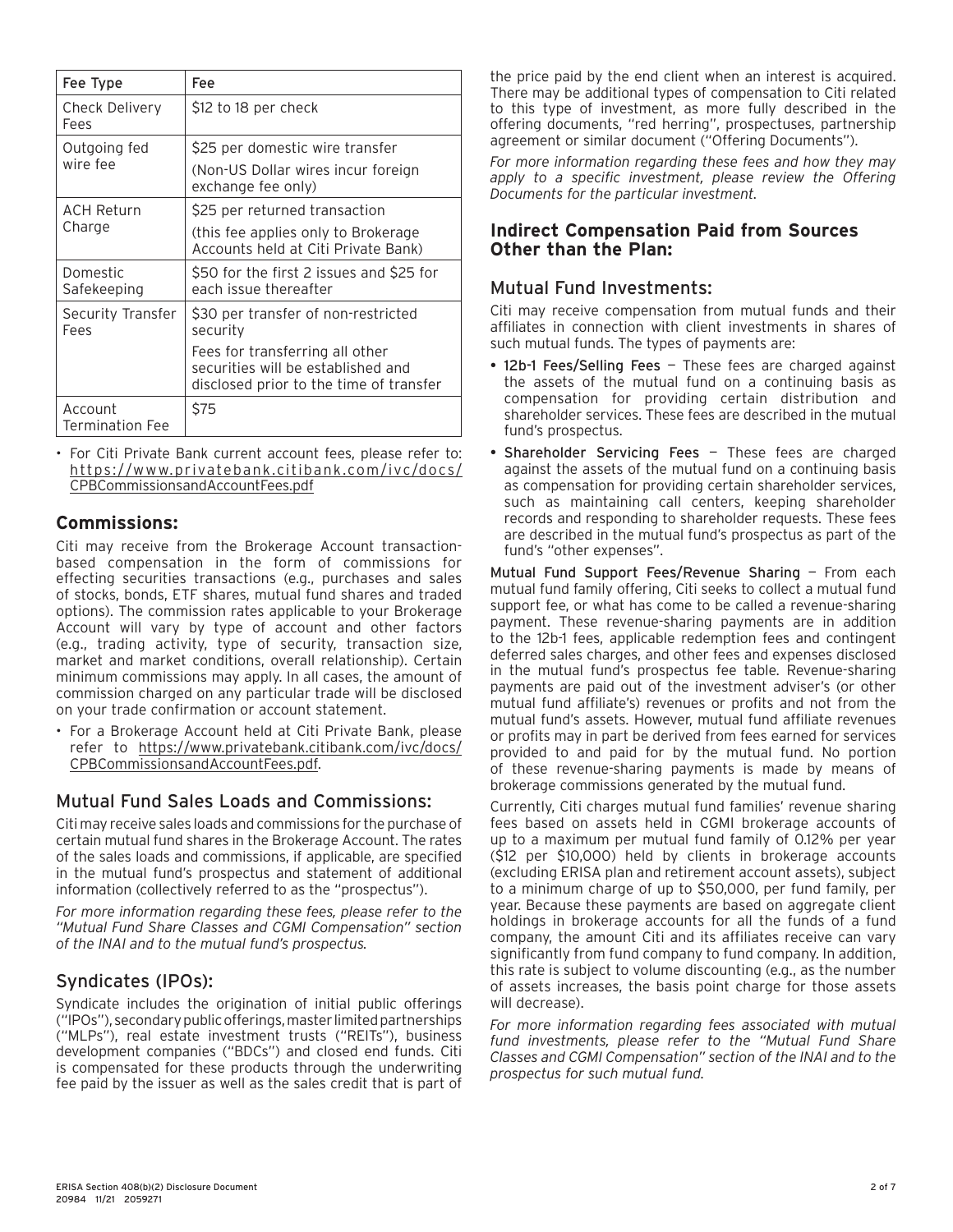#### Investments in Annuities and Life Insurance Policies:

Citi may receive compensation from and with respect to client investments in variable, buffer, indexed, fixed and income annuities as well as life insurance policies.

Commissions: Each time an annuity is purchased through your Brokerage Account, Citi (acting through Citigroup Life Agency, LLC, and in California, Citigroup Life Insurance Agency, LLC) is paid a commission by the provider. The commission amount for the initial purchase and subsequent payments to existing annuity contracts typically ranges from 0.31% to 5.63% of the purchase premium. In certain instances, Citi is paid an annual asset based commission which ranges from 0 to 1.00% of the annuity contract value beginning in the second to eleventh year the annuity contract is in force. Commissions on annuities vary by product type.

Revenue Sharing: For each variable annuity product offered, Citi seeks to collect from the provider a support fee, also known as revenue sharing. There is no revenue-sharing payment with respect to indexed, fixed or income annuities or life insurance policies. The revenue-sharing payments received in connection with variable annuity products are in addition to the mortality and expense risk charges, administrative fees, contract maintenance or annual fees, applicable contingent deferred sales charges and underlying subaccount expenses charged in connection with the annuity and disclosed in the prospectus. Revenue-sharing payments are paid out of the provider's revenues or profits. However, the provider's revenues or profits may in part be derived from product fees and expenses described in the prospectus. No portion of these revenue-sharing payments is made by means of brokerage commissions generated by the provider, the subaccount investment companies and/or their affiliates. Citi receives separate revenue sharing fees charged at different rates from mutual fund families whose funds Citi offers directly, which may include fund families whose products are offered within a provider's variable annuity subaccount, but not with respect to assets held within such subaccount.

Currently, annuity providers pay revenue-sharing fees on variable annuity assets of up to 0.05% per year (\$5 per \$10,000), calculated quarterly, based upon the aggregate value of variable-annuity assets (including assets invested in fixed-rate accounts within variable annuities) invested in contracts for which CGMI is designated as the broker/dealer or agent of record, to the extent such contracts have been in force for more than one year. Providers may also pay an additional fee ranging up to 0.20% (\$20 per \$10,000) of the initial premium payments on new contracts or of subsequent premium payments to existing contracts. These fees are subject to change. This rate is subject to volume discounting (that is, as the number of assets increases, the basis-point charge for those assets will decrease).

*For more information, please refer to the "How Citigroup Life Agency, LLC (which in California operates as Citigroup Life Insurance Agency, LLC), Citigroup Global Markets Inc. and Your Financial Advisor Are Compensated When You Buy an Annuity" section of the INAI and the prospectus and SAI for such annuity. Contact your Citi representative for a listing of those providers.*

Life Insurance: Each time a life insurance policy is purchased, Citi (acting through Citigroup Life Agency, LLC, and in California, Citigroup Life Insurance Agency, LLC) is paid a commission by the provider. The provider generally pays Citi

a first year commission which typically ranges from 51% to 130% of such insurance policy's first year premium payment, a commission of up to 8% on excess premium (over target premium), and up to 3.5% of renewal premium payments in the second through the tenth year and up to 1% of premium payments after the tenth policy year.

# Investments in Alternatives, Including Hedge Funds:

Citi may receive compensation from and with respect to client investments in alternative investments, including hedge funds and other types of non-registered investment funds or products. These include investments in HedgeForum hedge funds, certain hedge fund of funds, certain private equity and REITs and certain co-investment transactions. These fees are specified in the investment's applicable Offering Documents and may include placement fees, distribution/investor servicing fees, management and advisory fees, incentive fees, referral fees and co-investment fees.

*For more information regarding these fees and how they may*  apply to a specific investment, please review the Offering *Documents for the particular investment.*

# Sweep/Bank Deposit Program ("BDP Program"):

With respect to an eligible Brokerage Account, you can choose to have uninvested cash balances swept into interest bearing deposits of a number of FDIC insured banks (collectively "Program Banks"), including those that are affiliated with CGMI, which are part of the BDP Program. This service is offered through Pershing LLC ("Pershing"), the clearing firm for the Brokerage Account. Each Program Bank pays Promontory Interfinancial Network ("Promontory") a fee which is between 15 and 150 basis points of the average daily deposit balance held by the Program Bank in deposit accounts established by Pershing through the BDP Program at that Program Bank. Promontory provides a portion of this fee to Pershing, which in turn provides part of its share to CGMI. The fee provides compensation to Promontory, Pershing and CGMI for administering the BDP Program and making the BDP Program available. The fee may be higher or lower depending upon prevailing interest rates affecting the Program Banks. CGMI's portion of this fee ranged between 8 and 33 basis points between 2011 and 2020. Should prevailing interest rates increase in 2021 or later, the fee earned by CGMI will increase beyond 33 basis points. There is no direct compensation paid from client accounts, including your eligible Brokerage Account. The BDP Program creates financial benefits for the Program Banks when the cash is deposited at the Program Bank, because the Program Bank may use it to fund certain lending activities engaged in by the Program Bank. The Program Bank keeps the difference between the interest paid and other costs incurred by them on deposits in the BDP Program and the interest or other income earned on their loans, investments and other assets.

*For more information regarding this program, please refer to the "Bank Deposit Program Disclosure Statement" section of the INAI.*

#### **Additional disclosures regarding compensation that may be received by Citi or related parties including sub-contractors**

Citi or a related party, including a sub-contractor, may receive other forms of compensation not disclosed above. Generally, these payments are not attributable to any individual account or client.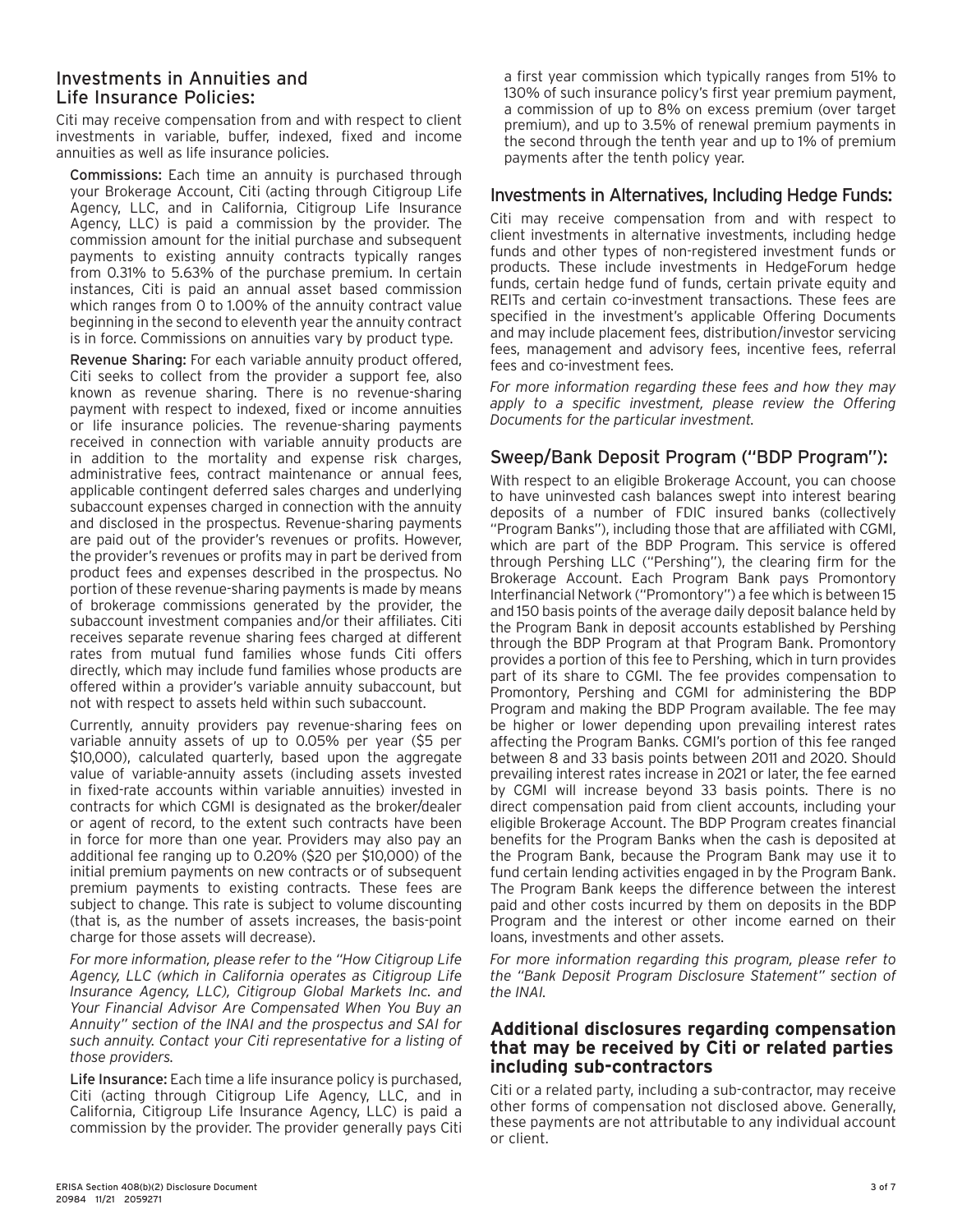"Payment for Order Flow" is generally defined by the Securities and Exchange Commission (SEC) as any monetary payment or other benefit resulting from routing of customer orders to another broker, dealer, national securities exchange, registered securities association or exchange member for execution of orders placed by Citi, including research, clearing, custody, error adjustments, offers to participate as an underwriter in public offerings, and discounts, rebates or other reductions or credits against any fee which is the financial obligation of Citi in connection with such routing of orders.

In its efforts to seek best execution, Citi routes customer orders to national securities exchanges and venues. Certain venues, from time to time, may offer cash credits or rebates for orders that provide liquidity to their books and charge explicit fees for orders that extract liquidity from their books. Certain other venues, from time to time, may be inverted, meaning they offer cash credits or rebates for orders that remove liquidity from their books and charge explicit fees for orders that provide liquidity to their books. Citi routes orders to exchanges that provide these programs and may be eligible for these benefits under the relevant exchange rules. Citi's routing decisions are based on a number of factors, including but not limited to, price, liquidity, venue reliability, cost of execution, and likelihood of execution.

Citi has entered into certain arrangements with Pershing LLC, a broker dealer and one of Citi's clearing firms, to route most retail customer orders in equity securities and exchangetraded options to Pershing. Citi does not receive payment for order flow for these orders.

#### *For more information, please see the section "Payment for Order Flow Disclosure" in the INAI.*

Marketing Support, Conferences, Sales Meetings, and Similar Activities: Citi may receive marketing and training support payments, conference subsidies, and other types of financial and non-financial compensation and incentives from mutual fund companies, insurance and annuity companies and other investment product distributors, investment advisors, broker-dealers and other vendors to support the sale of their products and services to Citi clients. These payments may include reimbursement for Citi's participation in sales meetings, seminars and conferences held in the normal course of business. These payments may also include reimbursements for costs and expenses incurred by Citi in sponsoring conferences, meetings and similar activities. These payments are received by Citi in connection with all of its client accounts and are not dependent on or related to the amount of assets invested in your Brokerage Account. Because they are based on all of Citi's client accounts, they cannot reasonably be allocated to any particular account. The providers independently decide what they will spend on these types of activities and do not share this information with Citi, subject to regulatory guidelines and Citi policies. The amount of any expense reimbursement or payment to Citi is dependent on which activities Citi participates in or sponsors, the amount of that participation, prior sales and asset levels and other factors and is determined by the provider.

Other compensation paid to Citi affiliates: Citi provides a wide range of services within the financial industry. Citi businesses, including but not limited to Citi Transaction Services, may receive from certain mutual funds, providers of annuities, sponsors of alternative investments (e.g., hedge funds) or similar products, compensation in the form of commissions and other fees for providing traditional

advisory support, purchases and sales of securities for fund portfolios), and payments for administration, custody, transfer agency, fund accounting and administration, print mail services and distribution, and other services provided directly to such mutual fund, annuity provider, alternative investment or similar product. Citi may also provide other administrative services through one or more businesses for client investments in private equity and other alternative investments. These services are provided pursuant to agreements entered into by the Citi business and the mutual fund, annuity provider (or their sponsor or affiliate), sponsor of a private equity vehicle or alternative investment, or similar party that are unrelated to the Brokerage Account or the products or securities held therein. The fees paid for these services are reflected in the product's expense ratio and investment return or as otherwise determined by the mutual fund, annuity provider(or their sponsor or affiliate), sponsor of a private equity vehicle or alternative investment, or similar party. Citi believes these fees and expenses are ordinary and necessary business expenses incurred by the mutual fund, annuity provider (or their sponsor or affiliate), sponsor of a private equity vehicle or alternative investment, or similar person themselves and do not constitute direct or indirect fees subject to disclosure under the 408(b)(2) Regulation or because no indirect compensation is received by Citi in connection with the provision of these services. Citi (either directly or through its affiliates) will from time to time negotiate with clearing firms, investment managers, or other service providers to achieve cost savings or other improved terms for services covered by a client's assetbased fee or other fees and charges. Any cost savings or other advantages achieved may differ by product line or distribution channel, and Citi or its affiliate sometimes will not pass along the savings or other benefits to clients. In

brokerage services (e.g., transaction fees, research and

For more information, refer to the prospectus, offering *memorandum or similar document for such mutual fund, annuity or similar security or product.*

such cases, only Citi and/or one of its affiliates will benefit.

Clearinghouse Revenue: In connection with the services provided to its customers, Citi may from time to time use a clearinghouse for certain types of transactions entered into on behalf of a customer. Among the types of transactions for which a clearinghouse may be used are certain types of foreign exchange trades and derivative trades (such as interest rate swaps, credit default swaps, and commodity futures and options). A Citi business may have an agreement with, or an ownership interest in such clearinghouse (a "Clearinghouse"). Such Citi business may receive compensation or an economic benefit due to its ownership interest or the agreement entered into with such Clearinghouse, for trades cleared through such Clearinghouse. The form of compensation that may be received is generally not directly related to any fees paid by the client for clearing with the particular Clearinghouse. Rather, the benefit derived by Citi is generally based on compensation formulas that take into account a number of factors, such as the number of total trades cleared by the Clearinghouse, the Clearinghouse's profitability, Citi's ownership percentage and similar factors. The form of benefit may include a reduction in the cost of clearing transaction through the Clearinghouse or a rebate, the amount of which may be based, in part, on the number of transactions entered into by the Citi business with that Clearinghouse.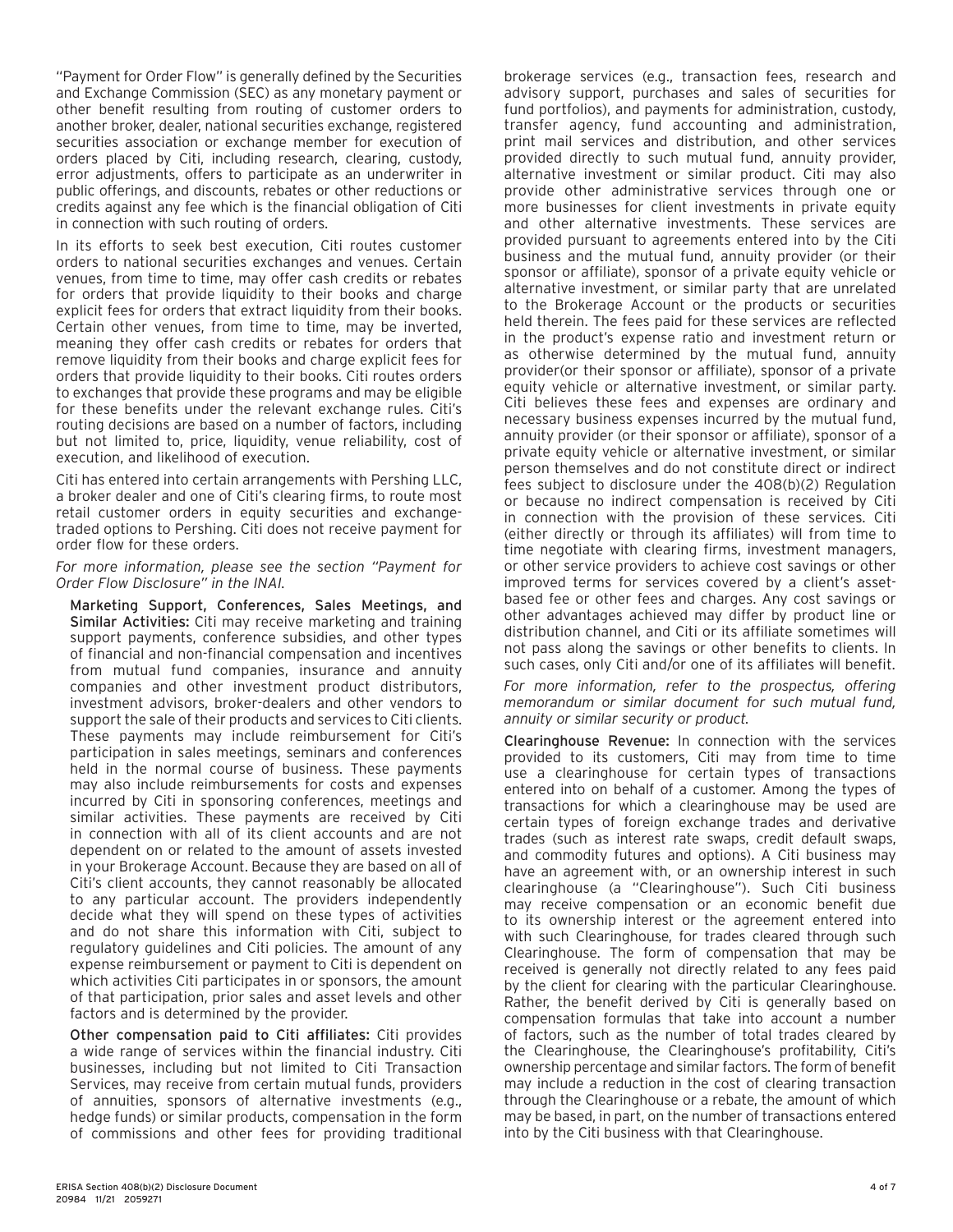Ownership Interests in Trading Venues: In connection with the services provided to its customers, Citi may execute trades through certain electronic communication networks ("ECNs"), alternative trading systems ("ATSs") and similar execution or trading venues in which a Citi business may have an ownership interest in such venue (each a "Trading Venue"). Such Citi business may receive compensation or an economic benefit due to its ownership interest for trades executed through such Trading Venue. The form of compensation that may be received is generally not directly related to any fees or commissions paid for trades entered into on behalf of the customer. Rather, the benefit derived is generally based on a number of factors, such as the number of total trades executed through the Trading Venue and the profitability of the Trading Venue.

The form of benefit may include a reduction in the cost of executing a trade through the Trading Venue or a rebate of the cost

Trade Error Correction: In unusual circumstances, an inadvertent trade error may occur in a customer's brokerage account by reason of our services. Citi has adopted error policies aimed at ensuring the prompt and proper detection, reporting and correction of errors involving the accounts of clients. The requirements of the error policies apply to the extent that Citi has control of resolving errors for client accounts. Generally, for Brokerage Accounts, if a trade error occurs such that a particular security is purchased for a client account and the error is discovered prior to settlement of the transaction, then, at no cost to the client, the erroneously purchased security will be placed into a separate Citi error account. Gains from trading errors corrected after settlement date are not retained by Citi and are credited to the client's account at no expense to the client. Losses arising from post-settlement error corrections are closed out at no expense to the client. If the trade error results in a loss in the brokerage account, the Citi business will correct the error by reimbursing the account for the amount of the loss. However, for a Citi business with an error retention policy which provides for retention of a gain in the case of a trade error, the Citi business will retain such gain, as additional compensation for its services, resulting in a financial benefit to Citi. Based on Citi's historical experience, the aggregate value of the benefits attributable to trade error correction to Citi in any particular calendar year has been insubstantial.

Receipt of Gifts, Gratuities and Nonmonetary Compensation by Citi: From time to time, third-party vendors (such as investment product distributors and providers, mutual fund companies, investment advisors, insurance and annuity companies, broker-dealers, wholesalers, etc.) may provide Citi with non-monetary gifts and gratuities, such as promotional items (i.e., coffee mugs, calendars or gift baskets), meals, entertainment and access to certain industry related conferences or other events (collectively, "gifts"). Citi has implemented policies and procedures to help ensure compliance with all applicable laws and regulations (including the U.S. Bank Bribery Act and the U.S. Foreign Corrupt Practices Act). These are intended to ensure that Citi and its employees avoid actual or perceived conflicts of interest when giving or receiving gifts and entertainment from relevant parties. The policies and procedure limit the maximum value that may generally be received by any individual to (i) \$100.00 in any calendar year for a gift, and (ii) \$250.00 for meals and entertainment (sporting events, theater, or comparable entertainment),, in each case (subject to preapproval), per vendor, per day, and an aggregate maximum of \$1,000.00 per calendar year per vendor. The foregoing must be appropriate, customary and reasonable and clearly not meant to influence Citi business or serve as a "quid pro quo" for it to be accepted by Citi. To the extent any gift, gratuity or non-monetary compensation is paid to or received by Citi, Citi believes it is insubstantial with respect to any account or client.

#### **Pershing:**

Citi has retained Pershing, a non-Citi related entity, to act as its clearing firm and to provide certain custody and clearing services as described in your Client Documents. These services, such as the execution and settlement of securities transactions, custody of securities and cash balances and certain account related activities (e.g., account statements, recordkeeping), are provided under a written Clearing Agreement between Pershing and Citi. Citi acts as introducing broker for your Brokerage Account. Pershing may receive revenue sharing and other payments for those assets held with Pershing.

A chart that shows transaction-based fees that may be paid to Pershing in connection with your brokerage accounts is posted at [http://citi.com/investorinfo/advisoryprivacy/408b2](http://www.citi.com/investorinfo/advisoryprivacy/408b2disclosures.html) [disclosures.html](http://www.citi.com/investorinfo/advisoryprivacy/408b2disclosures.html)

The following disclosures have been provided by Pershing for inclusion in this Disclosure Document:

Pershing Mutual Fund Fees. Pershing has entered into agreements with certain mutual fund companies that pay Pershing for performing certain services for the mutual fund. Pursuant to these agreements, Pershing receives fees for operational services from mutual funds in the form of networking or omnibus processing fees. This work may include, but is not limited to, subaccounting services, dividend calculation and posting, accounting, reconciliation, client confirmation and statement preparation and mailing and tax statement preparation and mailing. These fees are based either on (a) a flat fee ranging from \$0 to \$20 per holding or (b) a percentage of assets that can range from 0 to 15 basis points for domestic funds and 0 to 30 basis points for offshore funds. Where applicable, Pershing facilitates payments of SEC Rule 12b-1 fees received from mutual funds and paid to Citi. In limited circumstances, pursuant to agreements with certain firms, Pershing retains a portion of those fees.

For additional details about Pershing's mutual fund no-transaction-fee program or a listing of funds that pay Pershing networking or omnibus fees, please refer to [Mutual](https://www.pershing.com/_global-assets/pdf/disclosures/per-mutual-fund-money-fund-and-bank-deposit-program-disclosures.pdf) [Fund, Money Fund and Bank Deposit Program Disclosures](https://www.pershing.com/_global-assets/pdf/disclosures/per-mutual-fund-money-fund-and-bank-deposit-program-disclosures.pdf).

Pershing Money Fund and Bank Deposit Program Fees. Money fund and bank deposit program sweep processing fees and revenue sharing arrangements are a source of revenue for Pershing and where applicable, a source of revenue for Citi. For money funds supported on its sweep platform, Pershing receives remuneration paid out of the total operating expenses of the fund, some of which include SEC Rule 12b-1 fees. If Citi selects a sweep product that pays Pershing remuneration, some of the fees Pershing receives from the money fund and bank deposit providers will be shared with Citi. In addition, Pershing receives fees for providing access to its platform from money market funds and bank deposit program providers. In certain circumstances, Pershing shares these fees. A portion of Pershing's fees are applied against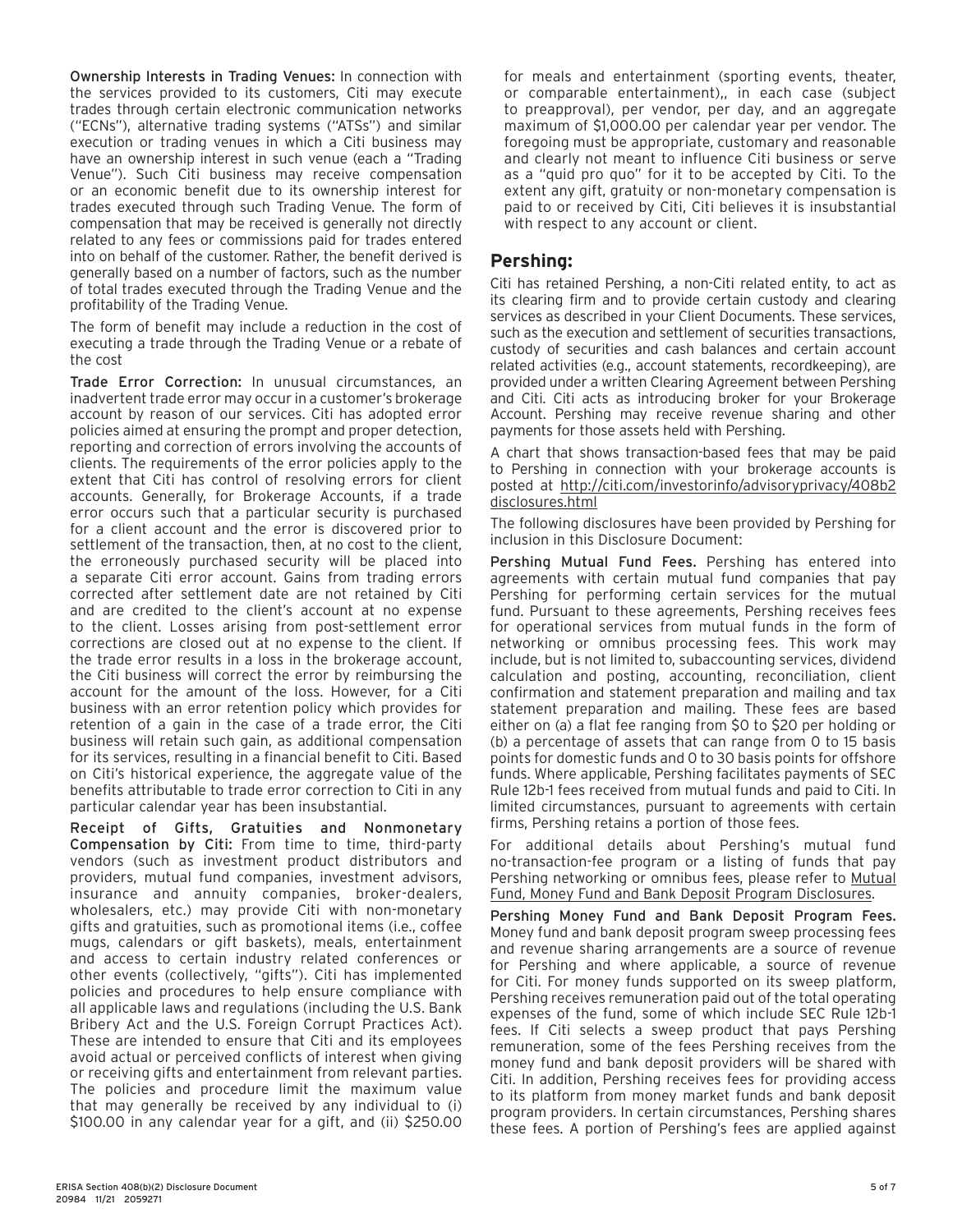costs associated with providing services including maintaining cash sweep systems, sub-accounting services, dividend and interest calculations and posting, accounting, reconciliation, client statement preparation and mailing, tax statement preparation and mailing, marketing and distribution related support, and other services. These fees are typically paid in accordance with an asset-based formula that can range from 0 to 100 basis points annually. For a listing of money funds and bank deposit programs that pay Pershing these revenuesharing and processing fees, refer to [http://www.pershing.](http://www.pershing.com/disclosures) [com/disclosures](http://www.pershing.com/disclosures).

Fees Received by Affiliates. Pershing makes available a variety of money market mutual funds in the Dreyfus family of funds on its platform under the names of "Dreyfus," "Pershing," and "BNY Mellon," for which Dreyfus Cash Investment Strategies, a division of BNY Mellon Investment Adviser, Inc. (Adviser), serves as investment adviser and BNY Mellon Securities Corporation (BNYMSC) serves as distributor. BNYMSC and the Adviser are affiliates of Pershing and BNYMSC receives compensation for delivering services to the money market mutual funds. BNY Mellon, National Association (BNY Mellon, N.A.) is a national banking association, which may participate in bank deposit sweep programs that Pershing makes available on its platform. BNY Mellon, N.A. realizes an economic benefit from balances it receives through the bank deposit sweep programs on the Pershing platform. BNYMSC is a registered investment adviser and broker-dealer and a subsidiary of the Adviser. BNYMSC, the Adviser and BNY Mellon, N.A., are BNY Mellon companies. BNY Mellon is the corporate brand for The Bank of New York Mellon Corporation. Fees received by the Adviser and BNYMSC through the funds are described in the fund's prospectus and related documents.

Pershing Annuity Fees. Pershing receives servicing fees from certain insurance companies that participate in Pershing's annuity program. These one-time fees typically amount to between \$5 and \$25 per annuity contract. In addition, Pershing receives operational reimbursement fees from certain insurance companies for the services it provides, which may include, but are not limited to, posting, accounting reconciliation and client statement preparation and mailing. These fees typically amount to between \$3 and \$12 annually for annuity contracts. Citi may share in these fees. For a listing of the insurers that pay Pershing these fees, please refer to [Annuity Fees and Revenue Disclosure.](https://www.pershing.com/_global-assets/pdf/disclosures/per-annuity-fees-and-revenue.pdf)

Pershing Alternative Investment Network Fees. Pershing has entered into arrangements through which it may receive servicing fees from managed futures funds, hedge funds, non- traded real estate investment trusts (REITs), private equity, business development companies (BDLs), direct participation programs and fund-of-funds (collectively "alternative investments") that participate in Pershing's Alternative Investment Network no-fee program in lieu of transaction fees and special product fee charges to Citi. These fees are calculated in accordance with an asset-based formula that can range from 5 to 50 basis points annually. Pershing also receives set-up fees from alternative investment providers or broker-dealers in the form of a onetime fee to add an alternative investment to the Alternative Investment Network. The fee is a flat fee ranging from \$100 to \$300 per fund and is remitted to Pershing for its work to set up the Alternative investment on Pershing's systems. For additional details regarding Pershing's Alternative Investment Network no-fee program or a listing of entities that pay fees to Pershing, please refer to [Alternative Investment](https://www.pershing.com/_global-assets/pdf/disclosures/per-alternative-investment-network-fees.pdf) [Network Fees](https://www.pershing.com/_global-assets/pdf/disclosures/per-alternative-investment-network-fees.pdf).

Exchange-Traded Funds (ETF). Pershing may receive compensation from third parties or their affiliates for marketing, educational training programs, back office accounting, the development and maintenance of technology platforms and reporting systems, and certain other services (Services) related to its securities trading platform (Platform). This fee could be in the form of annual payments of up to \$50,000 per ETF or up to 15 basis points per ETF, or both. Pershing is entitled to receive payments in connection with such Services. The payment for such Services may create incentives for Pershing to encourage customers to transact through the Platform and as a result Pershing may make decisions about which investment options it makes available or the level of Services it provides to its customers based on the payments or other financial incentives it is eligible to receive. Additional information about the sources, amounts and terms of compensation is in the fund's prospectus and related documents.

Pershing Sponsorship Fees. Third-party product and service providers (e.g. mutual fund companies, annuity companies, ETF providers, money market fund companies, money managers, technology and business solution providers) offer marketing support in the form of sponsorship fee payments to Pershing (or third parties at Pershing's direction) in connection with educational conferences, events, seminars, and workshops offered by Pershing to broker-dealers or advisers. These payments can include the expenses of educational materials or other conference-related expenses. Generally, the smallest level of sponsorship is \$5,000, and the level of sponsorship can increase depending on the opportunity. For a listing of companies that pay sponsorship fees to Pershing for events, please refer to this [list](https://www.pershing.com/_global-assets/pdf/disclosures/per-sponsorship-fees.pdf).

Pershing Payments for Order Flow. Pershing sends certain equity orders to exchanges, electronic communication networks or broker-dealers during normal business hours and during extended trading sessions. Certain of these venues provide payments to Pershing or charge access fees to Pershing depending upon the characteristics of the order and any subsequent execution. The details of these payments and fees are available upon written request. Pershing receives payments for directing listed options order flow to certain option exchanges. In addition, Pershing routes certain equity and option orders to its affiliate, BNY Mellon Capital Markets, LLC for execution as principal. Compensation is generally in the form of a per option contract cash payment. Notwithstanding the above regarding payment for order flow, Pershing selects certain market centers to provide execution of over-thecounter and exchange-listed securities transactions which agree to accept orders, transmitted electronically up to a specified size, and to execute them at or better than the national best bid or offer (NBBO). On certain larger orders, of if the designated market centers do not make a market in the subject security, Pershing directly contacts market centers to obtain an execution. The designated marker centers to which orders are automatically routed are selected based on the consistent high quality of their executions in one or more market segments and their ability to provide opportunities for executions at prices superior to the NBBO. Pershing also regularly reviews reports for quality of execution purposes. For additional information, refer to Pershing's disclosure at <https://www.orderroutingdisclosure.com/>.